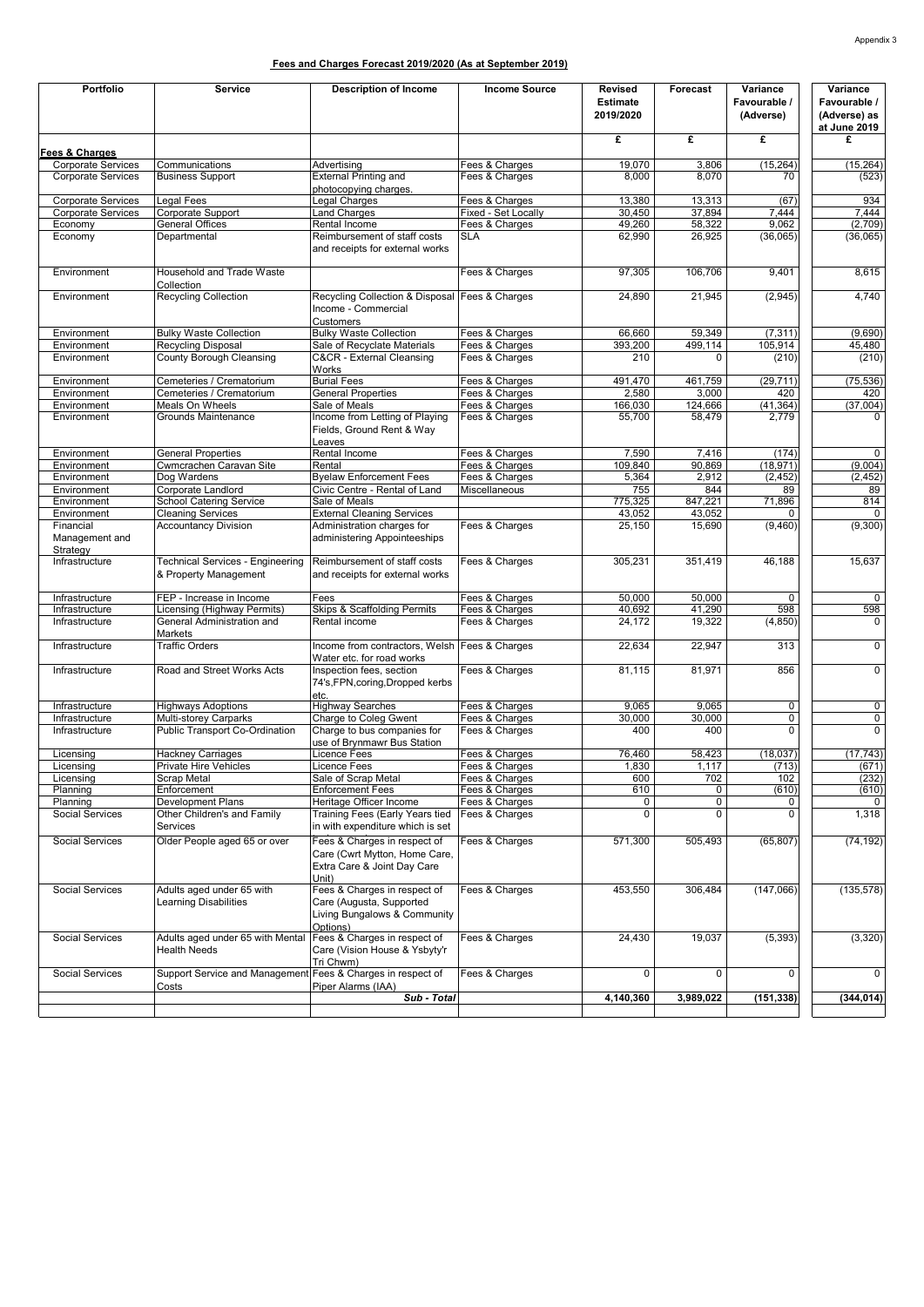| Portfolio                       | <b>Service</b>                                            | <b>Description of Income</b>                                                             | <b>Income Source</b>   | <b>Revised</b><br><b>Estimate</b><br>2019/2020 | Forecast  | Variance<br>Favourable /<br>(Adverse) | Variance<br>Favourable /<br>(Adverse) as<br>at June 2019 |
|---------------------------------|-----------------------------------------------------------|------------------------------------------------------------------------------------------|------------------------|------------------------------------------------|-----------|---------------------------------------|----------------------------------------------------------|
| Fees & Charges - Set Nationally |                                                           |                                                                                          |                        | £                                              | £         | £                                     | £                                                        |
| <b>Corporate Services</b>       | Registration of Births, Marriages<br>and Deaths           | Registration of Births, Marriages Fixed - Set Nationally<br>and Deaths                   |                        | 86,770                                         | 75,344    | (11, 426)                             | (13, 484)                                                |
| Environment                     | Food Safety                                               | Hygiene ratings & Health<br>Certificates                                                 | Fixed - Set Nationally | 2,000                                          | 7,678     | 5,678                                 | 5,678                                                    |
| Environment                     | <b>Control of Pollution</b>                               | <b>Environmental Permits</b>                                                             | Fixed - Set Nationally | 16,238                                         | 16,238    | $\Omega$                              | $\mathbf 0$                                              |
| Environment                     | Health and Safety at Work<br>(Commercial Prem.)           | Petroleum + Tattoo Licences                                                              | Fixed - Set Nationally | 0                                              | 3,942     | 3.942                                 | 3,942                                                    |
| Environment                     | <b>Trading Standards</b>                                  | <b>Explosives Licences</b>                                                               | Fixed - Set Nationally | 761                                            | 876       | 115                                   | 115                                                      |
| Licensing                       | Licence Fees                                              | Various (Gambling, Premises/<br>Clubs & Street Trading)                                  | Fixed - Set Nationally | 57,900                                         | 60,154    | 2,254                                 | 5,857                                                    |
| Planning                        | Dealing with Applications                                 | <b>Planning Application Fees</b>                                                         | Fees & Charges         | 213.360                                        | 213,360   | $\mathbf 0$                           | $\mathbf 0$                                              |
| Planning                        | <b>Building Regulations</b>                               | <b>Building Regulation Fees</b>                                                          | Fixed - Set Nationally | 95,620                                         | 95,620    | $\mathbf 0$                           | 24                                                       |
| <b>Social Services</b>          | Older People aged 65 or over                              | CHC Income (Home Care and<br>Extra Care Provision)                                       | Fixed - Set Nationally |                                                | 0         | $\Omega$                              | 85.194                                                   |
| Social Services                 | Adults aged under 65 with<br><b>Learning Disabilities</b> | CHC Income (Augusta House;<br>Supported Living Bungalows;<br>Community Options)          | Fixed - Set Nationally | 62,500                                         | 261,917   | 199,417                               | 223,494                                                  |
| Social Services                 | Community Care                                            | Fees & Charges in respect of<br>Care                                                     | Fixed - Set Nationally | 3,324,670                                      | 2,913,562 | (411, 108)                            | (354, 483)                                               |
| Social Services                 | <b>Community Care</b>                                     | Sale of Property                                                                         | Fixed - Set Nationally | 286.620                                        | 286,620   | $\Omega$                              | (19, 789)                                                |
| Social Services                 | Community Care                                            | CHC Income                                                                               | Fixed - Set Nationally | 371,220                                        | 100,000   | (271, 220)                            | (308, 220)                                               |
| <b>Social Services</b>          | Support Service and Management<br>Costs                   | CHC Income (Adult Service<br>Managers)                                                   | Fixed - Set Nationally | 0                                              | $\Omega$  |                                       | $\Omega$                                                 |
|                                 |                                                           | Sub - Total                                                                              |                        | 4.517.659                                      | 4,035,311 | (482.348)                             | (371, 672)                                               |
|                                 | Fees & Charges - In Line with Local Agreements            |                                                                                          |                        |                                                |           |                                       |                                                          |
| Economy                         | <b>Industrial Land</b>                                    | Ground rent and commercial<br>bookings                                                   | Fixed - Set Locally    | 2,750                                          | 2,900     | 150                                   | 150                                                      |
| Economy                         | Nursery Units/Misc. Industrial<br>Premises                | Rental income for industrial<br>units                                                    | Fixed - Set Locally    | 694,530                                        | 747,349   | 52,819                                | 39,880                                                   |
| Economy                         | Estates - Non Rechargeable                                | Ground Rent                                                                              | Fixed - Set Locally    | 120,850                                        | 130,399   | 9.549                                 | 9.647                                                    |
| Economy                         | Financial Support to Business                             | Ground rent and commercial<br>bookings                                                   | Fixed - Set Locally    | 0                                              | 2,650     | 2,650                                 | 2,650                                                    |
| Economy                         | CSCS                                                      | <b>Charges for Construction Skills</b><br>Certificates                                   | Fixed - Set Locally    | 0                                              | 10,137    | 10,137                                | 8,364                                                    |
| Environment                     | Corporate Landlord                                        | Little Stars Nursery - Rent<br>(Recovery of costs)                                       | Miscellaneous          | 8,329                                          | 14,694    | 6,365                                 | 6,365                                                    |
| Education                       | Inter Authority Recoupment                                | Charges to other Local<br>Authorities for SEN placements<br>within Blaenau Gwent Schools | Fixed - Set Locally    | 612,000                                        | 704,458   | 92,458                                | 93,516                                                   |
|                                 |                                                           | Sub - Total                                                                              |                        | 1,438,459                                      | 1,612,587 | 174,128                               | 160,572                                                  |
|                                 |                                                           | <b>Total - Fees &amp; Charges</b>                                                        |                        | 10,096,478                                     | 9,636,920 | (459, 558)                            | (555, 114)                                               |
|                                 |                                                           |                                                                                          |                        |                                                |           |                                       |                                                          |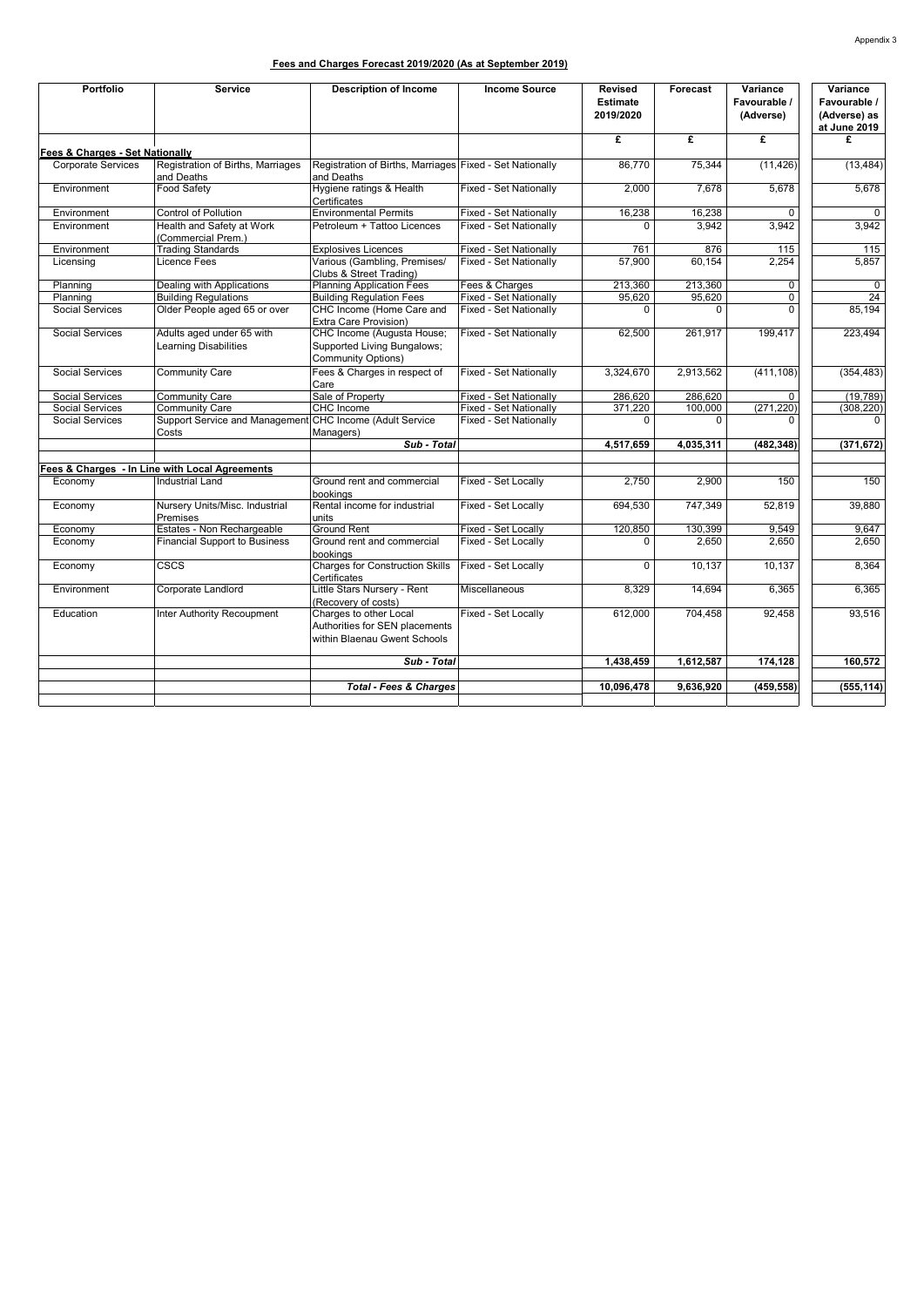| Portfolio                                     | Service                                                  | <b>Description of Income</b>                      | <b>Income Source</b>          | Revised<br><b>Estimate</b><br>2019/2020 | Forecast  | Variance<br>Favourable /<br>(Adverse) | Variance<br>Favourable /<br>(Adverse) as<br>at June 2019 |
|-----------------------------------------------|----------------------------------------------------------|---------------------------------------------------|-------------------------------|-----------------------------------------|-----------|---------------------------------------|----------------------------------------------------------|
|                                               |                                                          |                                                   |                               | £                                       | £         | £                                     | £                                                        |
| <b>SLA</b>                                    |                                                          |                                                   |                               |                                         |           |                                       |                                                          |
| Aneurin Leisure Trust SLA Income              |                                                          | Provision of Support Services                     | <b>SLA</b>                    | 238,820                                 | 238,822   | 2                                     | $\Omega$                                                 |
| Environment                                   | Grounds Maintenance                                      | <b>SLA</b>                                        | <b>SLA</b>                    | 189,220                                 | 167,610   | (21,610)                              | (21, 610)                                                |
| Environment                                   | <b>Building Maintenance</b>                              | <b>SLA</b>                                        | <b>SLA</b>                    |                                         |           |                                       |                                                          |
| Financial<br>Management and                   | <b>Accountancy Division</b>                              | Support Services SLA with<br>Schools              | <b>SLA</b>                    | 178,480                                 | 178,480   | $\Omega$                              | $\overline{0}$                                           |
| Strategy                                      |                                                          |                                                   |                               |                                         |           |                                       |                                                          |
| Corporate Services                            | Organisational Development,<br>Payroll & Health & Safety | Support Services SLA with<br>Schools              | <b>SLA</b>                    | 303,480                                 | 303,480   | $\mathbf 0$                           | $\mathbf 0$                                              |
| <b>Corporate Services</b>                     | Legal Fees & GDPR                                        | Support Services SLA with<br>Schools              | <b>SLA</b>                    | 39,680                                  | 39,680    | $\Omega$                              | $\overline{0}$                                           |
| <b>Corporate Services</b>                     | Communications                                           | Support Services SLA with<br>Schools              | <b>SLA</b>                    | 3,070                                   | 3,070     | $\Omega$                              | $\overline{0}$                                           |
| Corporate Services                            | Performance (SIMS Support)                               | Support Services SLA with<br>Schools              | <b>SLA</b>                    | 81,610                                  | 81,610    | $\overline{0}$                        | $\overline{0}$                                           |
| <b>Corporate Services</b>                     | <b>Business Support (Courier)</b>                        | Support Services SLA with<br>Schools              | <b>SLA</b>                    | 3,950                                   | 3,950     | $\Omega$                              | $\mathbf 0$                                              |
| Financial<br>Management and<br>Strategy       | <b>Creditors Division</b>                                | Support Services SLA with<br>Schools              | <b>SLA</b>                    | 7,570                                   | 7,570     | $\Omega$                              | $\overline{0}$                                           |
| Corporate Services                            | ICT                                                      | Support Services SLA with<br>Schools              | <b>SLA</b>                    | 406,013                                 | 406,013   | $\mathbf 0$                           | $\mathsf{O}\xspace$                                      |
| Environment                                   | <b>School Catering</b>                                   | SLA with Schools (excludes<br>Corporate Landlord) | <b>SLA</b>                    | 1,060,605                               | 1,060,605 | $\overline{0}$                        | $\overline{0}$                                           |
| Environment                                   | <b>Cleaning Services</b>                                 | <b>SLA with Schools</b>                           | <b>SLA</b>                    | 1,028,298                               | 1,028,295 | (3)                                   | 0                                                        |
| Infrastructure                                | CPM - Schools Biodiversity SLA                           | <b>SLA with Schools</b>                           | <b>SLA</b>                    | 7,220                                   | 7,220     | $\Omega$                              | $\Omega$                                                 |
| Infrastructure                                | <b>Winter Maintenance</b>                                | SLA with LA's for salt Storage                    | <b>SLA</b>                    | 12,500                                  | 12,500    | $\Omega$                              | $\overline{0}$                                           |
|                                               |                                                          | Sub - Total                                       |                               | 3,560,516                               | 3,538,905 | (21, 611)                             | (21, 610)                                                |
|                                               |                                                          |                                                   |                               |                                         |           |                                       |                                                          |
| <b>Court Fees/Fixed Penalty Notices/Fines</b> |                                                          |                                                   |                               |                                         |           |                                       |                                                          |
| Corporate Services                            | Corporate Services and Strategy                          | Legal income and land charges.<br>Advertising.    | Court<br>Fees/FPN/Fines/Legal | 10,000                                  | 9,647     | (353)                                 | (353)                                                    |
| Education                                     | <b>Welfare Service</b>                                   | <b>Fixed Penalty Notices</b>                      | Court<br>Fees/FPN/Fines/Legal | 2,070                                   | 2,070     | $\Omega$                              | $\overline{0}$                                           |
| Environment                                   | Littering and Dog Control Orders                         | Income in relation to FPNs                        | Court Fees/FPN/Fines/Lega     | 128,765                                 | 109,100   | (19,665)                              | (24, 665)                                                |
| <b>Corporate Services</b>                     | Payroll Division                                         | <b>Attachment Orders</b>                          | Court<br>Fees/FPN/Fines/Legal | 1,020                                   | 832       | (188)                                 | (382)                                                    |
| Financial<br>Management and<br>Strategy       | <b>Council Tax Collection</b>                            | Court Costs                                       | Court<br>Fees/FPN/Fines/Legal | 162,680                                 | 162,680   | $\Omega$                              | $\overline{0}$                                           |
| Financial<br>Management and<br>Strategy       | <b>NNDR</b>                                              | Court Costs                                       | Court<br>Fees/FPN/Fines/Legal | 1,800                                   | 1,800     | $\overline{0}$                        | $\overline{0}$                                           |
| <b>Corporate Services</b>                     | <b>Housing Benefits Account</b>                          | <b>Admin Penalties</b>                            | Court<br>Fees/FPN/Fines/Legal | 25,000                                  | 25,000    | $\Omega$                              | $\overline{0}$                                           |
|                                               |                                                          | Sub - Total                                       |                               | 331,335                                 | 311,129   | (20, 206)                             | (25, 400)                                                |
|                                               |                                                          |                                                   |                               |                                         |           |                                       |                                                          |